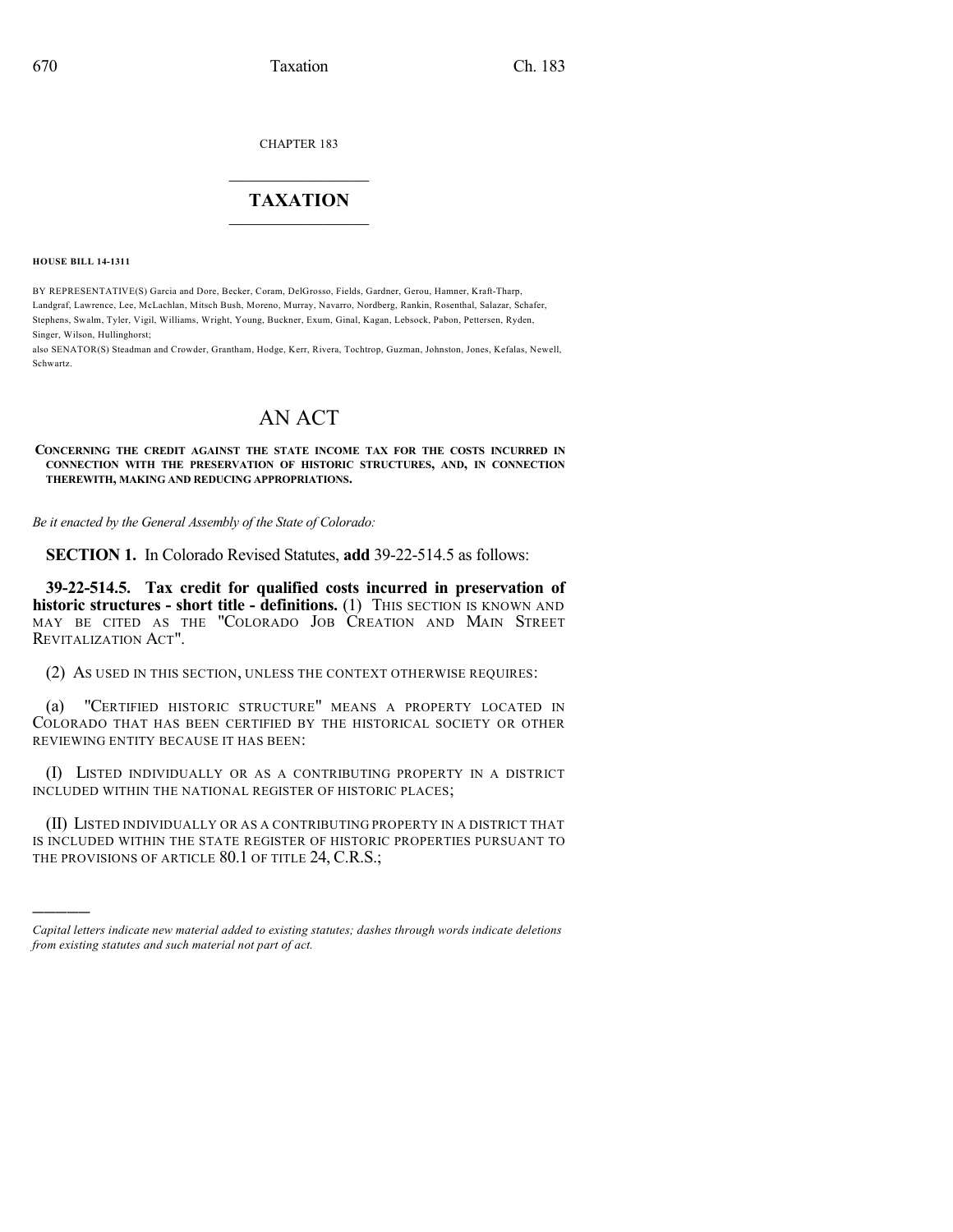(III) DESIGNATED AS A LANDMARK BY A CERTIFIED LOCAL GOVERNMENT; OR

(IV) LISTED AS A CONTRIBUTING PROPERTY WITHIN A DESIGNATED HISTORIC DISTRICT OF A CERTIFIED LOCAL GOVERNMENT.

(b) "CERTIFIED LOCAL GOVERNMENT" MEANS ANY LOCAL GOVERNMENT THAT HAS BEEN CERTIFIED BY THE HISTORICAL SOCIETY PURSUANT TO 16U.S.C.SEC. 470a (c) (1), AS AMENDED.

(c) "CERTIFIED REHABILITATION" MEANS REPAIRS OR ALTERATIONS TO A CERTIFIED HISTORIC STRUCTURE THAT HAVE BEEN CERTIFIED BY THE HISTORICAL SOCIETY OR OTHER REVIEWING ENTITY AS MEETING THE STANDARDS FOR REHABILITATION OF THE UNITED STATES SECRETARY OF THE INTERIOR.

(d) "CONTRIBUTING PROPERTY" MEANS PROPERTY THAT ADDS TO THE SENSE OF TIME, PLACE, AND HISTORICAL DEVELOPMENT OF A HISTORIC DISTRICT AS DETERMINED BY THE HISTORICAL SOCIETY OR OTHER REVIEWING ENTITY.

(e) "DEPARTMENT" MEANS THE COLORADO DEPARTMENT OF REVENUE OR ANY SUCCESSOR ENTITY.

(f) "DESIGNATED" MEANS ESTABLISHED BY LOCAL PRESERVATION ORDINANCE.

(g) "HISTORICAL SOCIETY" MEANS THE STATE HISTORICAL SOCIETY OF COLORADO, ALSO KNOWN AS HISTORY COLORADO, OR ANY SUCCESSOR ENTITY.

(h) "OFFICE" MEANS THE COLORADO OFFICE OF ECONOMIC DEVELOPMENT OR ANY SUCCESSOR ENTITY.

(i) "OWNER"MEANS ANY TAXPAYER FILING A STATE TAX RETURN OR ANY ENTITY THAT IS EXEMPT FROM FEDERAL INCOME TAXATION PURSUANT TO SECTION 501 (c) OF THE INTERNAL REVENUE CODE, AS AMENDED, THAT OWNS:

(I) TITLE TO A QUALIFIED STRUCTURE;

(II) PROSPECTIVE TITLE TO A QUALIFIED STRUCTURE IN THE FORM OF A PURCHASE AGREEMENT OR AN OPTION TO PURCHASE;

(III) A LEASEHOLD INTEREST IN A QUALIFIED COMMERCIAL STRUCTURE FOR A TERM OF NOT LESS THAN THIRTY-NINE YEARS; OR

(IV) A LEASEHOLD INTEREST IN A QUALIFIED RESIDENTIAL STRUCTURE FOR A TERM OF NOT LESS THAN FIVE YEARS.

(j) "QUALIFIED COMMERCIAL STRUCTURE" MEANS A CERTIFIED HISTORIC STRUCTURE THAT HAS BEEN CERTIFIED BY THE HISTORICAL SOCIETY AS MEETING THE REQUIREMENTS SPECIFIED IN SECTION 47 (c)  $(1)$   $(A)$  and  $(B)$  of the Internal REVENUE CODE, AS AMENDED.

(k) "QUALIFIED REHABILITATION EXPENDITURES" MEANS: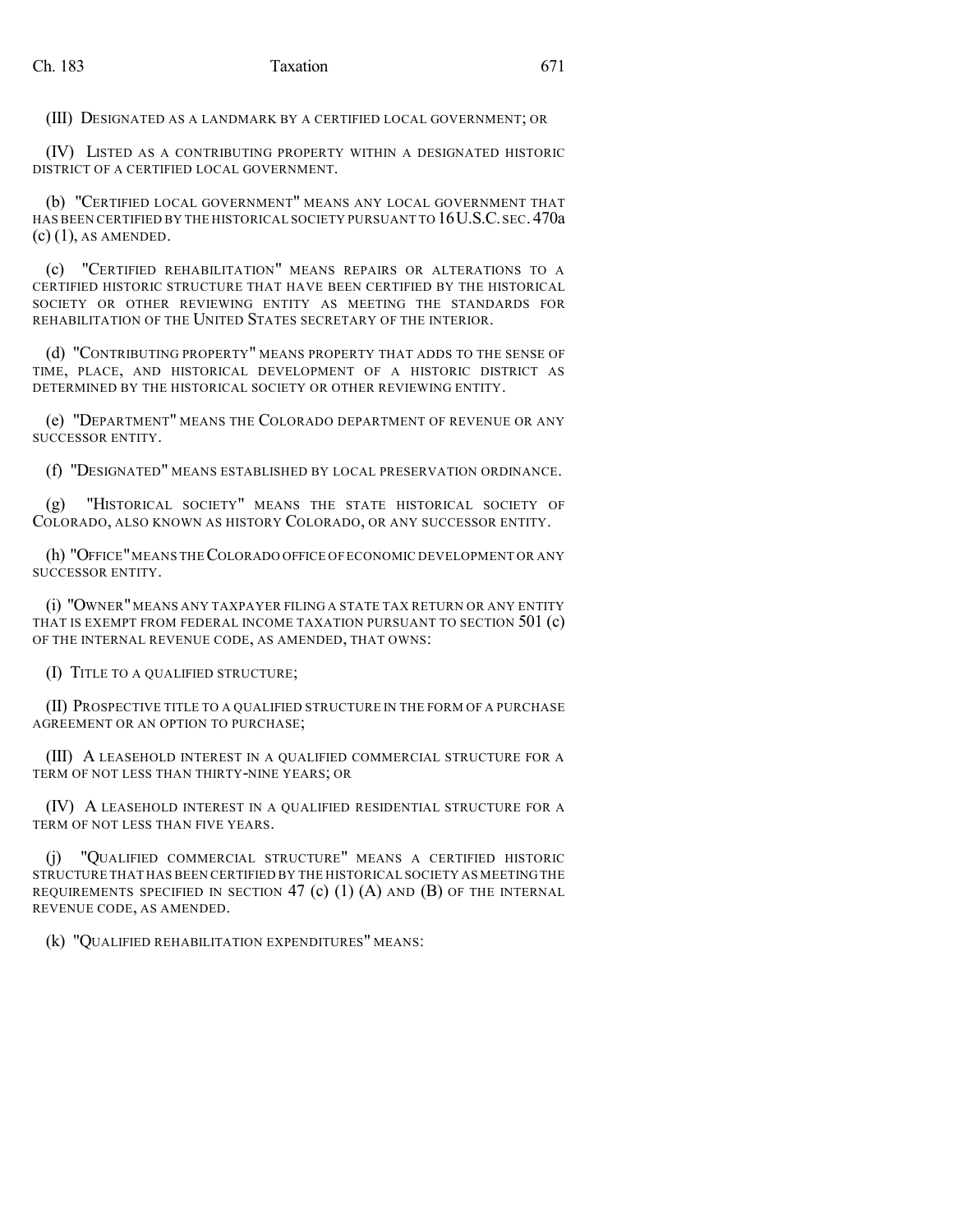(I) WITH RESPECT TO A QUALIFIED COMMERCIAL STRUCTURE, ANY EXPENDITURE AS DEFINED UNDER SECTION 47 (c)  $(2)$  (A) of the internal revenue code, as AMENDED, AND THE RELATED REGULATIONS THEREUNDER; AND

(II) WITH RESPECT TO A QUALIFIED RESIDENTIAL STRUCTURE, EXTERIOR IMPROVEMENTS AND INTERIOR IMPROVEMENTS UNDERTAKEN TO RESTORE, REHABILITATE, OR PRESERVE THE HISTORIC CHARACTER OF A QUALIFIED PROPERTY THAT MEET THE STANDARDS FOR REHABILITATION OF THE UNITED STATES SECRETARY OF THE INTERIOR AS ADOPTED BY THE HISTORICAL SOCIETY OR THE CERTIFIED LOCAL GOVERNMENT PURSUANT TO FEDERAL LAW. AS USED IN THIS SUBPARAGRAPH (II), "EXTERIOR IMPROVEMENTS" IS LIMITED TO ANY ONE OR MORE OF THE FOLLOWING: ROOF REPLACEMENT OR REPAIR; EXTERIOR SIDING REPLACEMENT OR REPAIR; MASONRY REPAIR, RE-POINTING, OR REPLACEMENT; WINDOW REPAIR OR REPLACEMENT; DOOR REPAIR OR REPLACEMENT; WOODWORK AND TRIM REPAIR OR REPLACEMENT; FOUNDATION REPAIR OR REPLACEMENT; AND EXCAVATION COSTS ASSOCIATED WITH FOUNDATION WORK. AS USED IN THIS SUBPARAGRAPH (II),"INTERIOR IMPROVEMENTS"IS LIMITED TO ONE OR MORE OF THE FOLLOWING: ELECTRICAL REPAIRS AND UPGRADES; PLUMBING REPAIRS AND UPGRADES; HEATING, VENTING, AND AIR CONDITIONING REPAIRS AND UPGRADES; REPAIR OF EXISTING INTERIOR WALLS AND FINISHES; REPAIR OR REPLACEMENT OF EXISTING WOODWORK AND TRIM; INSULATION; REFINISHING OR REPLACING HISTORIC FLOOR MATERIALS IN-KIND,EXCLUDING CARPETING;AND RECONSTRUCTINGMISSING HISTORIC ELEMENTS WHEN THERE IS SUFFICIENT HISTORICAL DOCUMENTATION TO GUIDE THE RECONSTRUCTION.

(l) "QUALIFIED RESIDENTIAL STRUCTURE"MEANS A NONINCOME PRODUCING AND OWNER-OCCUPIED RESIDENTIAL PROPERTY LOCATED IN COLORADO THAT IS:

(I) AT LEAST FIFTY YEARS OLD; AND

(II) (A) LISTED INDIVIDUALLY OR AS A CONTRIBUTING PROPERTY IN A DISTRICT INCLUDED WITHIN THE STATE REGISTER OF HISTORIC PROPERTIES PURSUANT TO ARTICLE 80.1 OF TITLE 24, C.R.S.;

(B) DESIGNATED AS A LANDMARK BY A CERTIFIED LOCAL GOVERNMENT; OR

(C) LISTED AS A CONTRIBUTING PROPERTY THAT IS INCLUDED WITHIN A DESIGNATED HISTORIC DISTRICT OF A CERTIFIED LOCAL GOVERNMENT.

(m) "QUALIFIED STRUCTURE" MEANS A STRUCTURE THAT SATISFIES THE DEFINITION OF EITHER A QUALIFIED RESIDENTIAL STRUCTURE OR A QUALIFIED COMMERCIAL STRUCTURE.

(n) "REHABILITATION PLAN" MEANS CONSTRUCTION PLANS AND SPECIFICATIONS FOR THE PROPOSED REHABILITATION OF A QUALIFIED STRUCTURE THAT IS IN SUFFICIENT DETAIL TO ENABLE THE OFFICE OR THE REVIEWING ENTITY, AS APPLICABLE, TO EVALUATE WHETHER THE STRUCTURE IS IN COMPLIANCE WITH THE STANDARDS DEVELOPED UNDER SUBSECTION (4) OF THIS SECTION.

(o) "REVIEWING ENTITY" MEANS: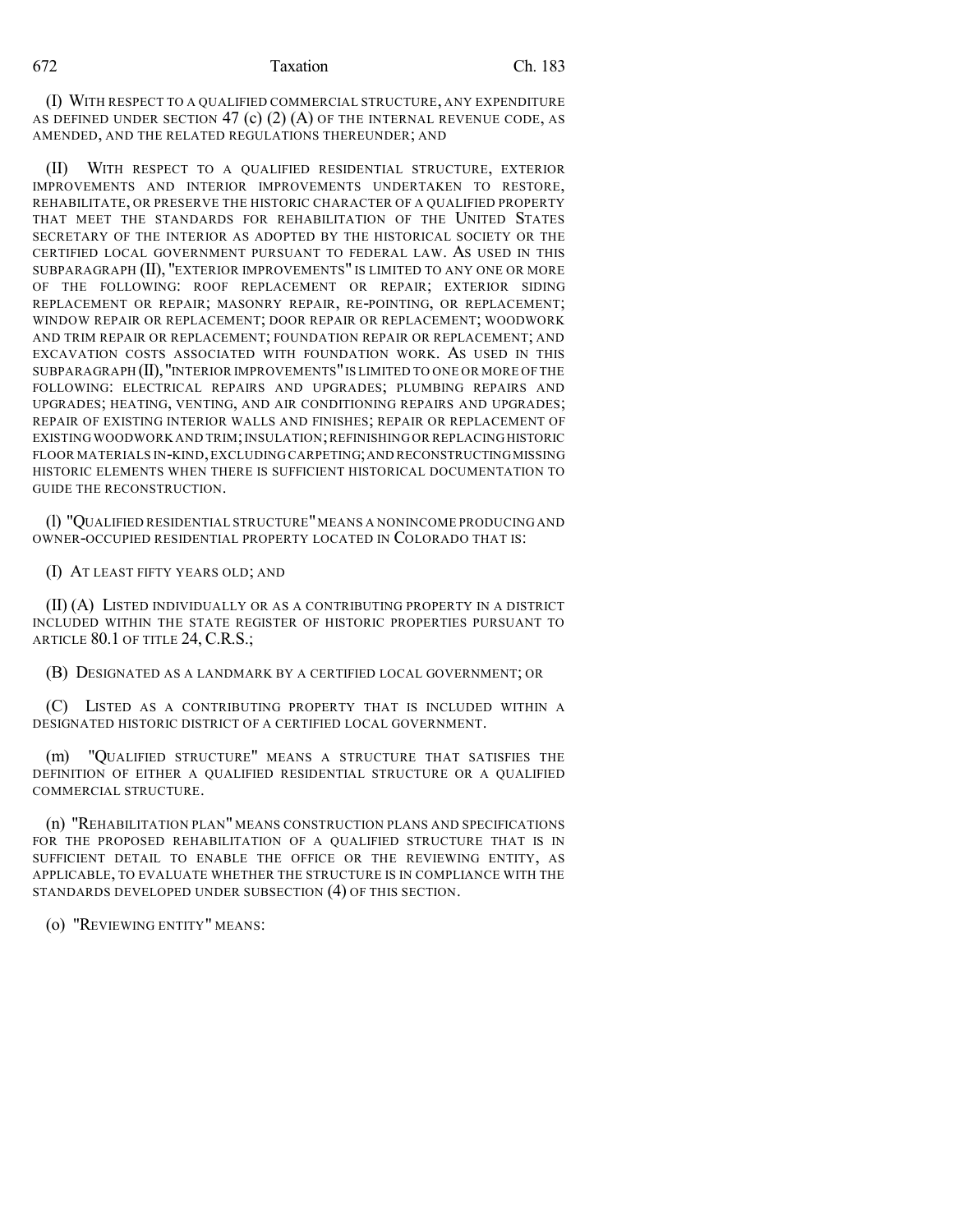(I) A CERTIFIED LOCAL GOVERNMENT THAT HAS DECIDED PURSUANT TO SUBSECTION (10) OF THIS SECTION TO PERFORM THE DUTIES SPECIFIED UNDER THIS SECTION; OR

(II) THE HISTORICAL SOCIETY IF THE QUALIFIED RESIDENTIAL STRUCTURE EITHER IS NOT LOCATED WITHIN THE TERRITORIAL BOUNDARIES OF ANY CERTIFIED LOCAL GOVERNMENT OR IS LOCATED WITHIN THE TERRITORIAL BOUNDARIES OF A CERTIFIED LOCAL GOVERNMENT THAT HAS DECIDED PURSUANT TO SUBSECTION (10) OF THIS SECTION NOT TO PERFORM THE DUTIES SPECIFIED UNDER THIS SECTION.

(p) "SUBSTANTIAL REHABILITATION" MEANS:

(I) WITH RESPECT TO A QUALIFIED COMMERCIAL STRUCTURE, REHABILITATION FOR WHICH THE QUALIFIED REHABILITATION EXPENDITURES EXCEED TWENTY-FIVE PERCENT OF THE OWNER'S ORIGINAL PURCHASE PRICE OF THE OUALIFIED COMMERCIAL STRUCTURE LESS THE VALUE ATTRIBUTED TO THE LAND; AND

(II) WITH RESPECT TO A QUALIFIED RESIDENTIAL STRUCTURE, REHABILITATION FOR WHICH THE QUALIFIED REHABILITATION EXPENDITURES EXCEED FIVE THOUSAND DOLLARS.

(3) FOR INCOME TAX YEARS COMMENCING ON OR AFTER JANUARY 1, 2016, BUT PRIOR TO JANUARY 1, 2020, THERE SHALL BE ALLOWED A CREDIT WITH RESPECT TO THE INCOME TAXES IMPOSED PURSUANT TO THIS ARTICLE TO EACH OWNER OF A QUALIFIED STRUCTURE THAT COMPLIES WITH THE REQUIREMENTS OF THIS SECTION.

(4) THE OFFICE, IN CONSULTATION WITH THE HISTORICAL SOCIETY, SHALL DEVELOP STANDARDS FOR THE APPROVAL OF THE SUBSTANTIAL REHABILITATION OF QUALIFIED STRUCTURES FOR WHICH A TAX CREDIT UNDER THIS SECTION IS BEING CLAIMED. THE STANDARDS MUST CONSIDER WHETHER THE SUBSTANTIAL REHABILITATION OF A QUALIFIED STRUCTURE IS CONSISTENT WITH THE STANDARDS FOR REHABILITATION ADOPTED BY THE UNITED STATES DEPARTMENT OF THE INTERIOR.

(5) (a) THE OWNER SHALL SUBMIT AN APPLICATION AND REHABILITATION PLAN TO THE OFFICE FOR A QUALIFIED COMMERCIAL STRUCTURE OR TO THE REVIEWING ENTITY FOR A QUALIFIED RESIDENTIAL STRUCTURE, ALONG WITH AN ESTIMATE OF THE QUALIFIED REHABILITATION EXPENDITURES UNDER THE REHABILITATION PLAN. THE OWNER, AT THE OWNER'S OWN RISK, MAY INCUR QUALIFIED REHABILITATION EXPENDITURES NO EARLIER THAN TWENTY-FOUR MONTHS PRIOR TO THE SUBMISSION OF THE APPLICATION AND REHABILITATION PLAN BUT ONLY IF SATISFACTORY DOCUMENTATION IS SUBMITTED TO THE OFFICE OR THE REVIEWING ENTITY, AS APPLICABLE, INDICATING THE CONDITION OF THE QUALIFIED STRUCTURE PRIOR TO COMMENCEMENT OF THE REHABILITATION, INCLUDING BUT NOT LIMITED TO PHOTOGRAPHS OF THE QUALIFIED STRUCTURE AND WRITTEN DECLARATIONS FROM PERSONS KNOWLEDGEABLE ABOUT THE QUALIFIED STRUCTURE. IN CONNECTION WITH ANY APPLICATION SUBMITTED ON OR AFTER JULY 1, 2015, ANY EXPENSES THE OWNER INCURS BEFORE JULY 1, 2015, SHALL NOT BE COUNTED TOWARDS THE OWNER'S QUALIFIED REHABILITATION EXPENDITURES. AN OWNER MAY SUBMIT AN APPLICATION AND REHABILITATION PLAN AND MAY COMMENCE REHABILITATION BEFORE THE PROPERTY: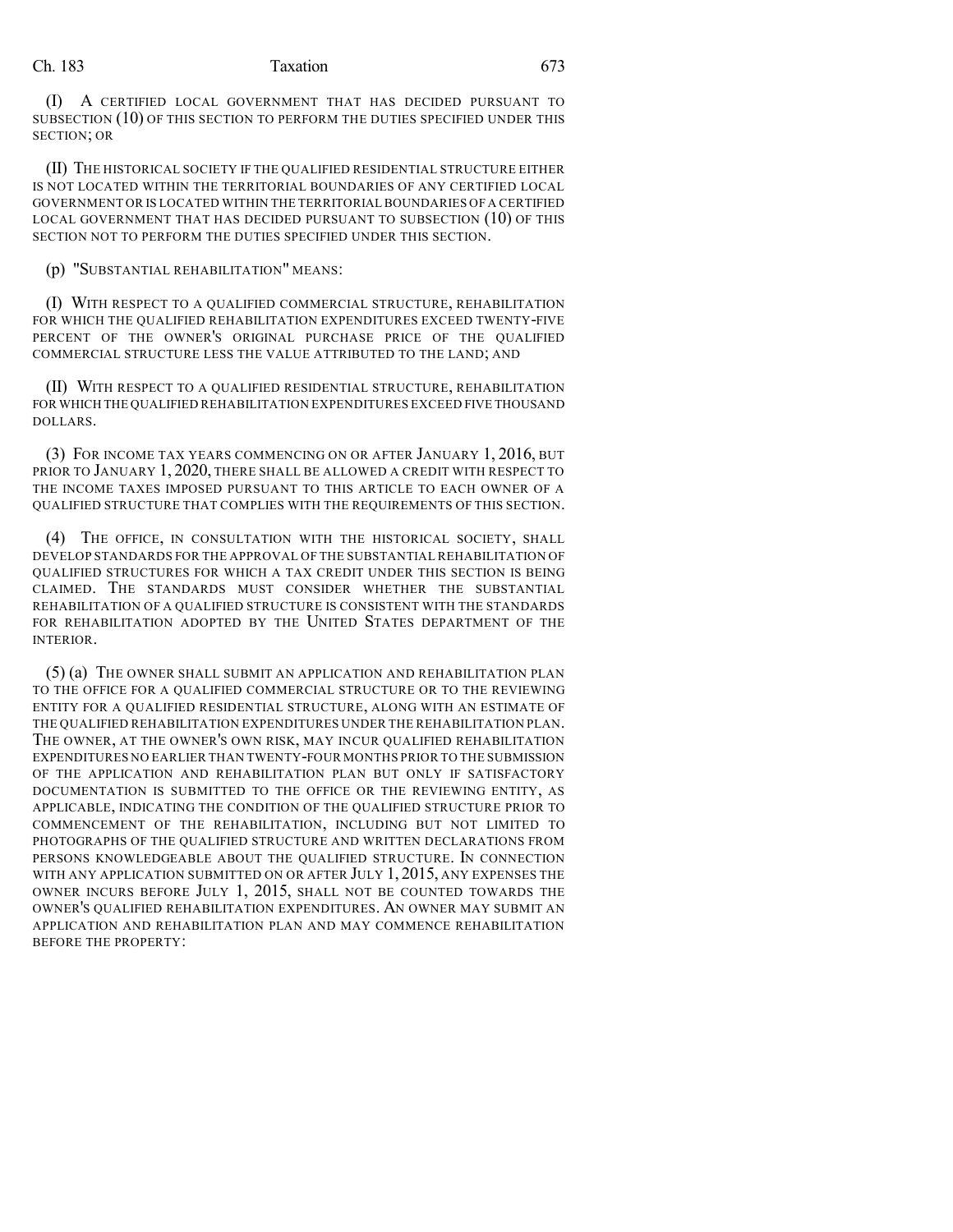(I) IS LISTED INDIVIDUALLY OR AS A CONTRIBUTING PROPERTY IN A DISTRICT INCLUDED WITHIN THE NATIONAL REGISTER OF HISTORIC PLACES;

(II) IS LISTED INDIVIDUALLY OR AS A CONTRIBUTING PROPERTY IN A DISTRICT INCLUDED WITHIN THE STATE REGISTER OF HISTORIC PROPERTIES PURSUANT TO ARTICLE 80.1 OF TITLE 24, C.R.S.;

(III) HAS BEEN DESIGNATED AS A LANDMARK BY A CERTIFIED LOCAL GOVERNMENT; OR

(IV) IS LISTED AS A CONTRIBUTING PROPERTY WITHIN A DESIGNATED HISTORIC DISTRICT OF A CERTIFIED LOCAL GOVERNMENT.

(b) NOTWITHSTANDING THE PROVISIONS OF PARAGRAPH (a) OF THIS SUBSECTION (5), AN OWNER MAY INCUR QUALIFIED REHABILITATION EXPENDITURES AT THE OWNER'S OWN RISK.

(c) WITHIN NINETY DAYS AFTER RECEIPT OF THE APPLICATION AND REHABILITATION PLAN, THE OFFICE AND THE HISTORICAL SOCIETY, IN THE CASE OF A QUALIFIED COMMERCIAL STRUCTURE, AND THE REVIEWING ENTITY, IN THE CASE OF A QUALIFIED RESIDENTIAL STRUCTURE, SHALL NOTIFY THE OWNER IN WRITING IF THE REHABILITATION PLAN IS PRELIMINARILY DETERMINED TO BE A CERTIFIED REHABILITATION.

(6) (a) FOR A QUALIFIED COMMERCIAL STRUCTURE, THE OFFICE MAY IMPOSE A REASONABLE APPLICATION FEE THAT DOES NOT EXCEED FIVE HUNDRED DOLLARS.

(b) NOTWITHSTANDING ANY OTHER PROVISION OF THIS SECTION, THE OFFICE SHALL NOT IMPOSE AN APPLICATION FEE UNDER PARAGRAPH (a) OF THIS SUBSECTION (6) FOR A PROJECT FOR WHICH THE AMOUNT OF TAX CREDIT REQUESTED UNDER THIS SECTION IS TWO HUNDRED FIFTY THOUSAND DOLLARS OR LESS.

(c) THE OFFICE MAY IMPOSE ON THE OWNER A REASONABLE ISSUANCE FEE OF UP TO THREE PERCENT OF THE AMOUNT OF THE TAX CREDIT ISSUED, WHICH MUST BE PAID BEFORE THE TAX CREDIT IS ISSUED TO THE OWNER. WITH RESPECT TO BOTH AN APPLICATION FEE AND AN ISSUANCE FEE, THE OFFICE SHALL SHARE ON AN EQUAL BASIS ANY SUCH FEES COLLECTED WITH THE HISTORICAL SOCIETY AND THE DEPARTMENT. MONEYS COLLECTED FROM SUCH FEES MUST BE APPLIED TO THE ADMINISTRATION OF THE TAX CREDIT CREATED BY THIS SECTION.

(d) IN THECASE OF A QUALIFIED RESIDENTIAL STRUCTURE,THE REVIEWING ENTITY MAY IMPOSE A REASONABLE APPLICATION FEE. HOWEVER, THE REVIEWING ENTITY MAY REDUCE OR ELIMINATE THE APPLICATION FEE IFTHE QUALIFIED REHABILITATION EXPENDITURES FOR THE PROJECT ARE LESS THAN FIFTEEN THOUSAND DOLLARS.

(7) (a) IN THE CASE OF A QUALIFIED COMMERCIAL STRUCTURE, A RESERVATION OF TAX CREDITS IS PERMITTED IN ACCORDANCE WITH THE PROVISIONS OF THIS SUBSECTION (7). THE OFFICE AND THE HISTORICAL SOCIETY SHALL REVIEW THE APPLICATION AND REHABILITATION PLAN FOR A QUALIFIED COMMERCIAL STRUCTURE TO DETERMINE THAT THE INFORMATION CONTAINED IN THE APPLICATION AND PLAN IS COMPLETE. IF THE OFFICE AND THE HISTORICAL SOCIETY DETERMINE THAT THE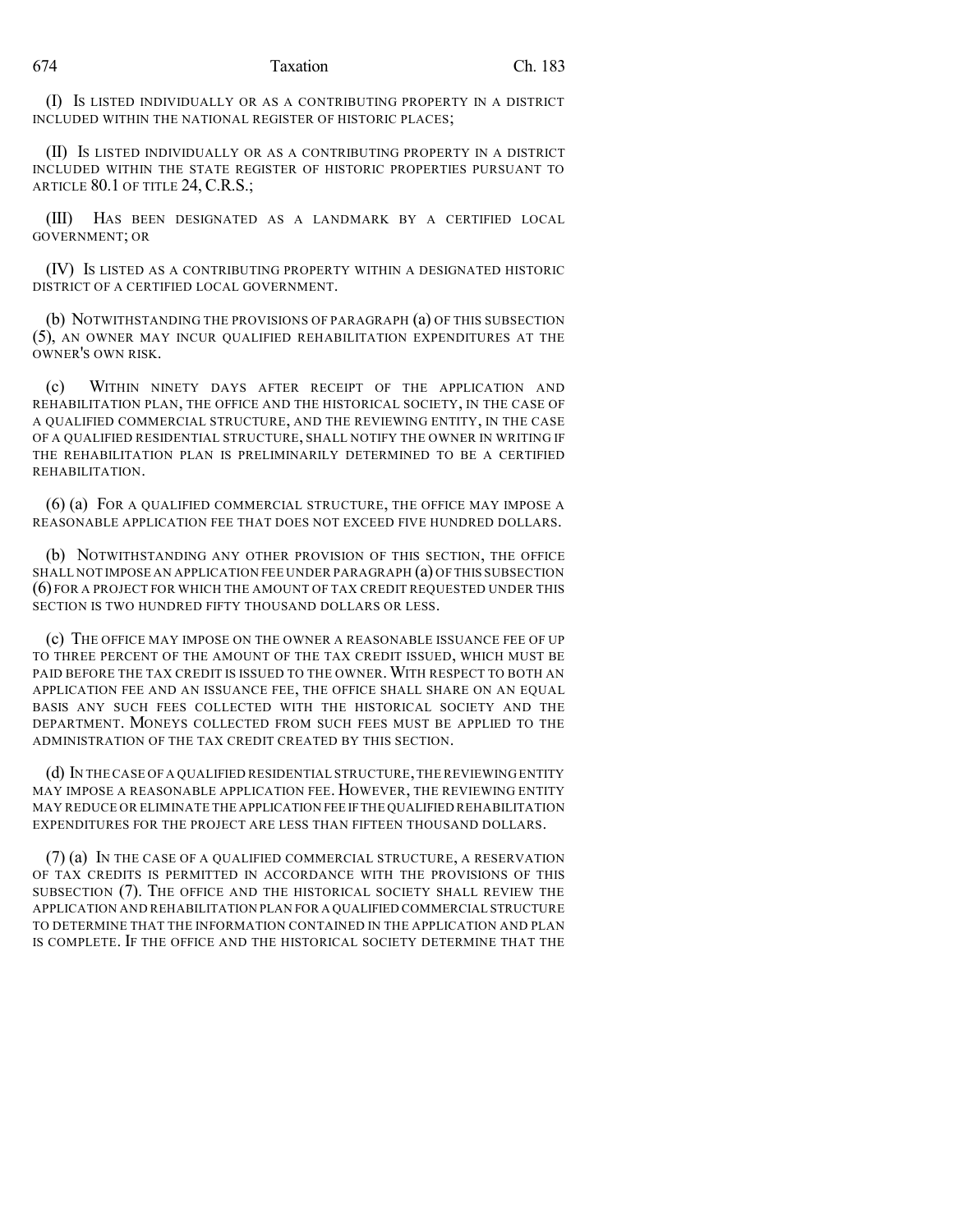APPLICATION AND REHABILITATION PLAN ARE COMPLETE, THE OFFICE SHALL RESERVE FOR THE BENEFIT OF THE OWNER AN ALLOCATION OF A TAX CREDIT AS PROVIDED IN PARAGRAPH (a) OF SUBSECTION (12) OF THIS SECTION AND THE OFFICE SHALL NOTIFY THE OWNER IN WRITING OF THE AMOUNT OF THE RESERVATION. THE RESERVATION OF TAX CREDITS DOES NOT ENTITLE THE OWNER TO AN ISSUANCE OF ANY TAX CREDITS UNTIL THE OWNER COMPLIES WITH ALL OF THE OTHER REQUIREMENTS SPECIFIED IN THIS SECTION FOR THE ISSUANCE OF THE TAX CREDIT. THE OFFICE MUST RESERVE TAX CREDITS IN THE ORDER IN WHICH IT RECEIVES COMPLETED APPLICATIONS AND REHABILITATION PLANS. THE OFFICE SHALL ISSUE ANY SUCH RESERVATION OF TAX CREDITS AUTHORIZED BY THIS SUBSECTION (7) WITHIN A REASONABLE TIME, NOT TO EXCEED NINETY DAYS AFTER THE FILING OF A COMPLETED APPLICATION AND REHABILITATION PLAN. THE OFFICE SHALL USE A LOTTERY PROCESS TO DETERMINE THE ORDER IN WHICH IT WILL REVIEW APPLICATIONS AND PLANS RECEIVED BY THE OFFICE ON THE SAME DAY. THE OFFICE SHALL ONLY REVIEW AN APPLICATION AND PLAN SUBMITTED IN CONNECTION WITH A PROPERTY FOR WHICH A PROPERTY ADDRESS, LEGAL DESCRIPTION, OR OTHER SPECIFIC LOCATION IS PROVIDED IN THE APPLICATION AND PLAN. THE OWNER SHALL NOT REQUEST THE REVIEW OF ANOTHER PROPERTY FOR APPROVAL IN THE PLACE OF THE PROPERTY THAT IS THE SUBJECT OF THE APPLICATION AND PLAN. ANY APPLICATION AND PLAN DISAPPROVED BY THE OFFICE WILL BE REMOVED FROM THE REVIEW PROCESS, AND THE OFFICE SHALL NOTIFY THE OWNER IN WRITING OF THE DECISION TO REMOVE THE PROPERTY FROM THE REVIEW PROCESS. DISAPPROVED APPLICATIONS AND PLANS LOSE THEIR PRIORITY IN THE REVIEW PROCESS.AN OWNER MAY RESUBMIT A DISAPPROVED APPLICATION AND PLAN, BUT SUCH RESUBMITTED APPLICATION AND PLAN IS DEEMED TO BE A NEW SUBMISSION FOR PURPOSES OF THE PRIORITY PROCEDURES DESCRIBED IN THIS PARAGRAPH (a). THE OFFICE MAY CHARGE A RESUBMITTED APPLICATION AND PLAN A NEW APPLICATION FEE IN AN AMOUNT SPECIFIED IN ACCORDANCE WITH SUBSECTION  $(6)$  OF THIS SECTION.

(b) IF, FOR ANY CALENDAR YEAR, THE AGGREGATE AMOUNT OF RESERVATIONS FOR TAX CREDITS THE OFFICE HAS APPROVED IS EQUAL TO THE TOTAL AMOUNT OF TAX CREDITS AVAILABLE FOR RESERVATION DURING THAT CALENDAR YEAR, THE OFFICE SHALL NOTIFY ALL OWNERS WHO HAVE SUBMITTED APPLICATIONS AND REHABILITATION PLANS THEN AWAITING APPROVAL OR SUBMITTED FOR APPROVAL AFTER THE CALCULATION IS MADE THAT NO ADDITIONAL APPROVALS OF APPLICATIONS AND PLANS FOR RESERVATIONS OF TAX CREDITS WILL BE GRANTED DURING THAT CALENDAR YEAR AND THE OFFICE SHALL ADDITIONALLY NOTIFY THE OWNER OF THE PRIORITY NUMBER GIVEN TO THE OWNER'S APPLICATION AND PLAN THEN AWAITING APPROVAL. THE APPLICATIONS AND PLANS WILL REMAIN IN PRIORITY STATUS FOR TWO YEARS FROM THE DATE OF THE ORIGINAL APPLICATION AND PLAN AND WILL BE CONSIDERED FOR RESERVATIONS OF TAX CREDITS IN THE PRIORITY ORDER ESTABLISHED IN THIS SUBSECTION (7) IN THE EVENT THAT ADDITIONAL CREDITS BECOME AVAILABLE RESULTING FROM THE RESCISSION OF APPROVALS UNDER PARAGRAPH (a) OFSUBSECTION (8)OF THIS SECTION OR BECAUSE A NEW ALLOCATION OF TAX CREDITS FOR A CALENDAR YEAR BECOMES AVAILABLE.

(c) NOTWITHSTANDING ANY OTHER PROVISION OF THIS SECTION,THIS SUBSECTION (7) DOES NOT APPLY TO A QUALIFIED RESIDENTIAL STRUCTURE BECAUSE NO RESERVATION OF TAX CREDITS IS NECESSARY IN THE CASE OF A QUALIFIED RESIDENTIAL STRUCTURE.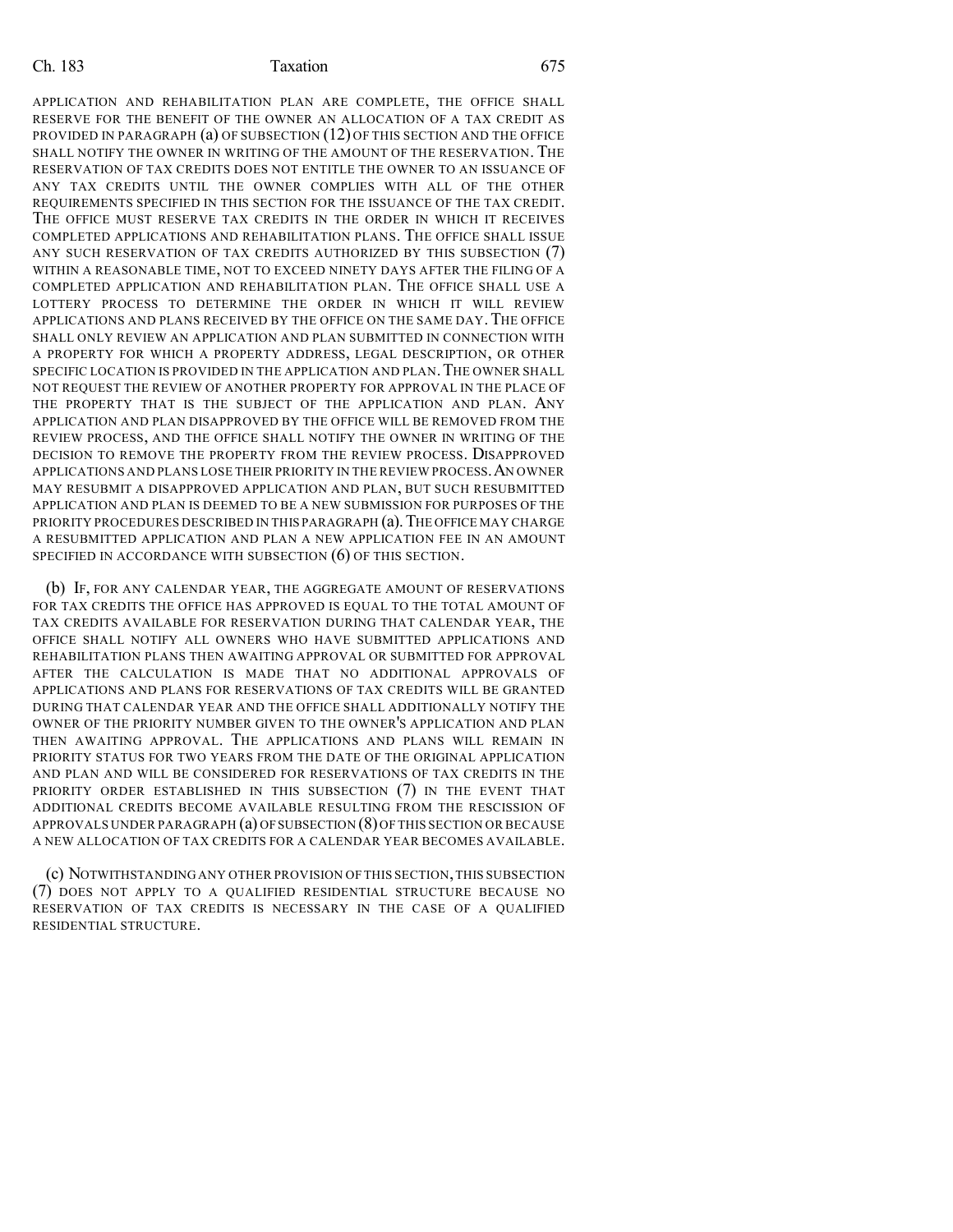(8) (a) ANY OWNER RECEIVING A RESERVATION OF TAX CREDITS UNDER PARAGRAPH (a) OF SUBSECTION (7) OF THIS SECTION SHALL COMMENCE REHABILITATION OF THE QUALIFIED COMMERCIAL STRUCTURE, IF REHABILITATION HAS NOT PREVIOUSLY BEGUN, WITHIN ONE YEAR AFTER THE DATE OF ISSUANCE OF THE WRITTEN NOTICE FROM THE OFFICE TO THE OWNER GRANTING THE RESERVATION OF TAX CREDITS.ANY OWNER RECEIVINGSUCH RESERVATION OF TAX CREDITS SHALL INCUR NOT LESS THAN TWENTY PERCENT OF THE ESTIMATED COSTS OF REHABILITATION CONTAINED IN THE APPLICATION AND REHABILITATION PLAN NOT LATER THAN EIGHTEEN MONTHS AFTER THE DATE OF ISSUANCE OF THE WRITTEN NOTICE FROM THE OFFICE TO THE OWNER GRANTING THE RESERVATION OF TAX CREDITS. ANY OWNER RECEIVING A RESERVATION OF TAX CREDITS SHALL SUBMIT EVIDENCE OF COMPLIANCE WITH THE PROVISIONS OF THIS PARAGRAPH (a). IF THE OFFICE DETERMINES THAT AN OWNER HAS FAILED TO COMPLY WITH THE REQUIREMENTS OF THIS PARAGRAPH (a), THE OFFICE MAY RESCIND THE ISSUANCE IT PREVIOUSLY GAVE THE OWNER APPROVING THE RESERVATION OF TAX CREDITS AND, IF SO, THE TOTAL AMOUNT OF TAX CREDITS MADE AVAILABLE FOR THE CALENDAR YEAR FOR WHICH RESERVATIONS MAY BE GRANTED MUST BE INCREASED BY THE AMOUNT OF THE TAX CREDITS RESCINDED. THE OFFICE SHALL PROMPTLY NOTIFY ANY OWNER WHOSE RESERVATION OFTAX CREDITS HAS BEEN RESCINDED AND,UPON RECEIPT OF THE NOTICE, THE OWNER MAY SUBMIT A NEW APPLICATION AND PLAN FOR WHICH THE OFFICE MAY CHARGE A NEW APPLICATION FEE IN ACCORDANCE WITH SUBSECTION  $(6)$  OF THIS SECTION.

(b) FOLLOWING THE COMPLETION OF A REHABILITATION OF A QUALIFIED COMMERCIAL STRUCTURE, THE OWNER SHALL NOTIFY THE OFFICE THAT THE REHABILITATION HAS BEEN COMPLETED AND SHALL CERTIFY THE QUALIFIED REHABILITATION EXPENDITURES INCURRED BY THE OWNER UNDER THE REHABILITATION PLAN. IN ADDITION, THE OWNER SHALL PROVIDE THE OFFICE WITH A COST AND EXPENSE CERTIFICATION, PREPARED BY A LICENSED CERTIFIED PUBLIC ACCOUNTANT THAT IS NOT AFFILIATED WITH THE OWNER, CERTIFYING THE TOTAL QUALIFIED REHABILITATION EXPENDITURES AND THE TOTAL AMOUNT OF TAX CREDITS FOR WHICH THE OWNER IS ELIGIBLE. IF THE TOTAL AMOUNT OF THE ANTICIPATED TAX CREDITS TO BE ISSUED THE OWNER EXCEEDS TWO HUNDRED FIFTY THOUSAND DOLLARS, THE COST AND EXPENSE CERTIFICATION MUST BE AUDITED BY A LICENSED CERTIFIED PUBLIC ACCOUNTANT. THE OFFICE AND THE HISTORICAL SOCIETY SHALL REVIEW THE DOCUMENTATION OF THE REHABILITATION AND THE HISTORICAL SOCIETY SHALL VERIFY THAT THE DOCUMENTATION SATISFIES THE REHABILITATION PLAN. WITHIN NINETY DAYS AFTER RECEIPT OF SUCH DOCUMENTATION FROM THE OWNER, THE OFFICE SHALL ISSUE A TAX CREDIT CERTIFICATE IN AN AMOUNT EQUAL TO THE FOLLOWING SUBJECT TO PARAGRAPH (c) OF THIS SUBSECTION (8):

(I) TWENTY-FIVE PERCENT OF THE ACTUAL QUALIFIED REHABILITATION EXPENDITURES THAT ARE LESS THAN TWO MILLION DOLLARS; PLUS

(II) TWENTY PERCENT OF THE ACTUAL QUALIFIED REHABILITATION EXPENDITURES IN EXCESS OF TWO MILLION DOLLARS.

- (c) NOTWITHSTANDING PARAGRAPH (b) OF THIS SUBSECTION (8):
- (I) THE TOTAL AMOUNT OF THE TAX CREDIT CERTIFICATE ISSUED FOR ANY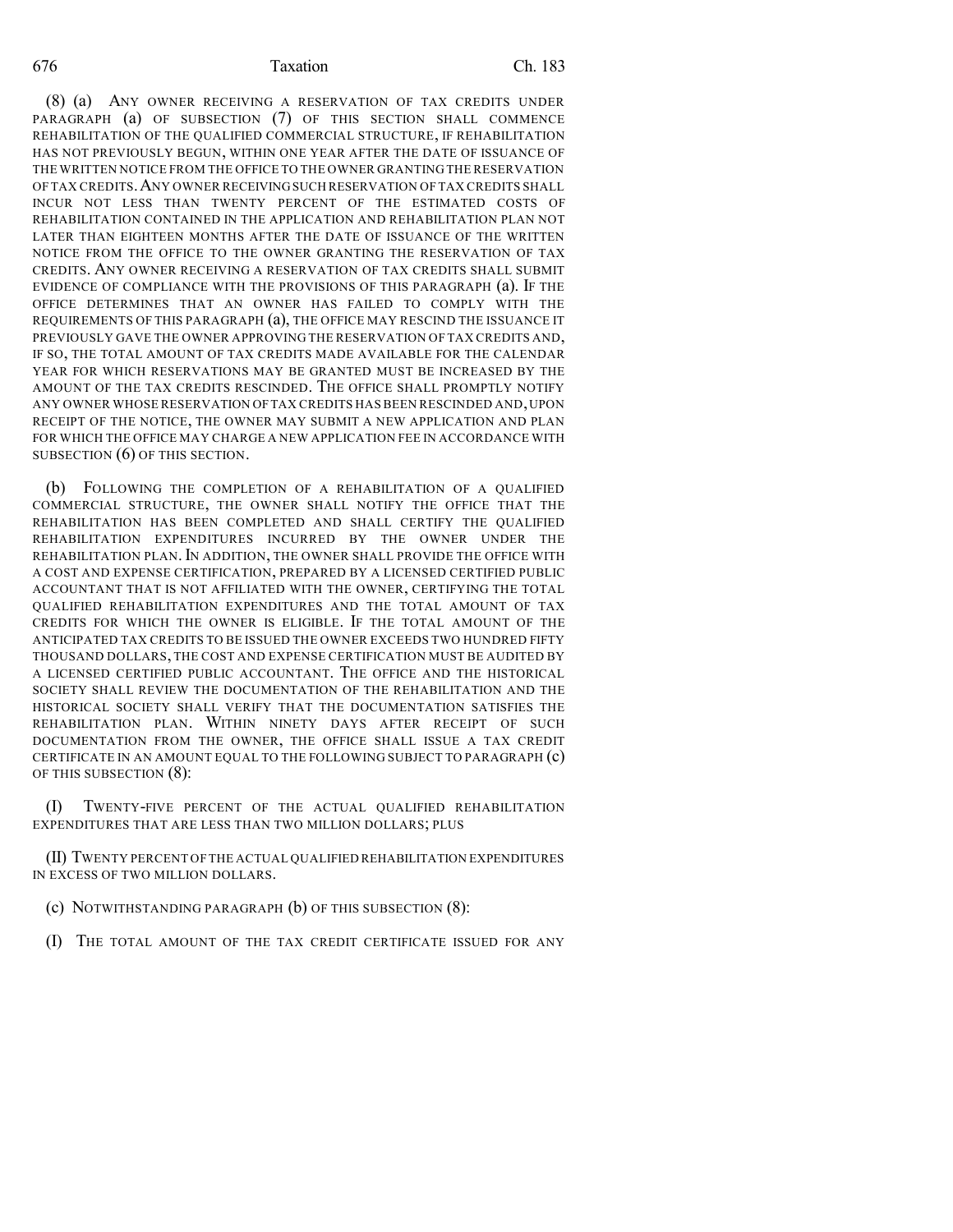PARTICULAR PROJECT MUST NOT EXCEED THE AMOUNT OF THE TAX CREDIT RESERVATION ISSUED FOR THE PROJECT UNDER PARAGRAPH (a) OF SUBSECTION (7) OF THIS SECTION;

(II) THE AMOUNT OF A TAX CREDIT CERTIFICATE TO BE ISSUED FOR ANY ONE QUALIFIED COMMERCIAL STRUCTURE MUST NOT EXCEED ONE MILLION DOLLARS IN ANY ONE CALENDAR YEAR; AND

(III) WITH RESPECT TO A CERTIFIED HISTORIC STRUCTURE THAT IS LOCATED IN AN AREA THAT THE PRESIDENT OF THE UNITED STATES HAS DETERMINED TO BE A MAJOR DISASTER AREA UNDER SECTION 102 (2) OF THE FEDERAL "ROBERT T. STAFFORD DISASTER RELIEF AND EMERGENCY ASSISTANCE ACT", 42 U.S.C. SEC. 5121 ET SEQ., OR THAT IS LOCATED IN AN AREA THAT THE GOVERNOR HAS DETERMINED TO BE A DISASTER AREA UNDER THE "COLORADO DISASTER EMERGENCY ACT", PART 7 OF ARTICLE 33.5 OF TITLE 24, C.R.S., THE TAX CREDIT AMOUNTS SPECIFIED IN SUBPARAGRAPHS (I) TO (III) OF PARAGRAPH (b) OF THIS SUBSECTION (8) MUST BE INCREASED AS FOLLOWS FOR AN APPLICATION THAT IS FILED WITHIN SIX YEARS AFTER THE DISASTER DETERMINATION:

(A) THE TWENTY-FIVE PERCENT CREDIT AMOUNT SPECIFIED IN SUBPARAGRAPH (I) OF PARAGRAPH (b) OF THIS SUBSECTION (8) IS INCREASED TO THIRTY PERCENT; AND

(B) THE TWENTY PERCENT CREDIT AMOUNT SPECIFIED IN SUBPARAGRAPH (II) OF PARAGRAPH  $(b)$  OF THIS SUBSECTION  $(8)$  is increased to twenty-five percent.

(d) IF THE AMOUNT OF QUALIFIED REHABILITATION EXPENDITURES INCURRED BY THE OWNER WOULD RESULT IN AN OWNER BEING ISSUED AN AMOUNT OF TAX CREDITS THAT EXCEEDS THE AMOUNT OF TAX CREDITS RESERVED FOR THE OWNER UNDER PARAGRAPH (a) OF SUBSECTION (7), THE OWNER MAY APPLY TO THE OFFICE FOR THE ISSUANCE OF AN AMOUNT OF TAX CREDITS THAT EQUALS THE EXCESS. THE OWNER MUST SUBMIT ITS APPLICATION FOR ISSUANCE OF SUCH EXCESS TAX CREDITS ON A FORM PRESCRIBED BY THE OFFICE. THE OFFICE SHALL AUTOMATICALLY APPROVE THE APPLICATION, WHICH IT SHALL ISSUE BY MEANS OF A SEPARATE CERTIFICATE, SUBJECT ONLY TO THE AVAILABILITY OF TAX CREDITS AND THE PROVISIONS CONCERNING PRIORITY PROVIDED IN PARAGRAPH (a) OF SUBSECTION (7) OF THIS SECTION.

(e) (I) FOLLOWING THE COMPLETION OF A REHABILITATION OF A QUALIFIED RESIDENTIAL STRUCTURE, THE OWNER SHALL NOTIFY THE REVIEWING ENTITY THAT THE REHABILITATION HAS BEEN COMPLETED AND SHALL CERTIFY THAT THE QUALIFIED REHABILITATION EXPENDITURES INCURRED IN CONNECTION WITH THE REHABILITATION PLAN. THE OWNER SHALL ALSO PROVIDE THE REVIEWING ENTITY WITH A COST AND EXPENSE CERTIFICATION CERTIFYING THE TOTAL QUALIFIED REHABILITATION EXPENDITURES AND THE TOTAL AMOUNT OF TAX CREDITS FOR WHICH THE OWNER IS ELIGIBLE. THE REVIEWING ENTITY SHALL REVIEW THE DOCUMENTATION OF THE REHABILITATION AND VERIFY ITS COMPLIANCE WITH THE REHABILITATION PLAN.EXCEPT AS OTHERWISE PROVIDED IN SUBPARAGRAPH (II) OF THIS PARAGRAPH (e), WITHIN NINETY DAYS AFTER RECEIPT OF THE FOREGOING DOCUMENTATION FROM THE OWNER, THE REVIEWING ENTITY SHALL ISSUE A TAX CREDIT CERTIFICATE IN AN AMOUNT EQUAL TO TWENTY PERCENT OF THE ACTUAL QUALIFIED REHABILITATION EXPENDITURES;EXCEPT THAT THE AMOUNT OF THE TAX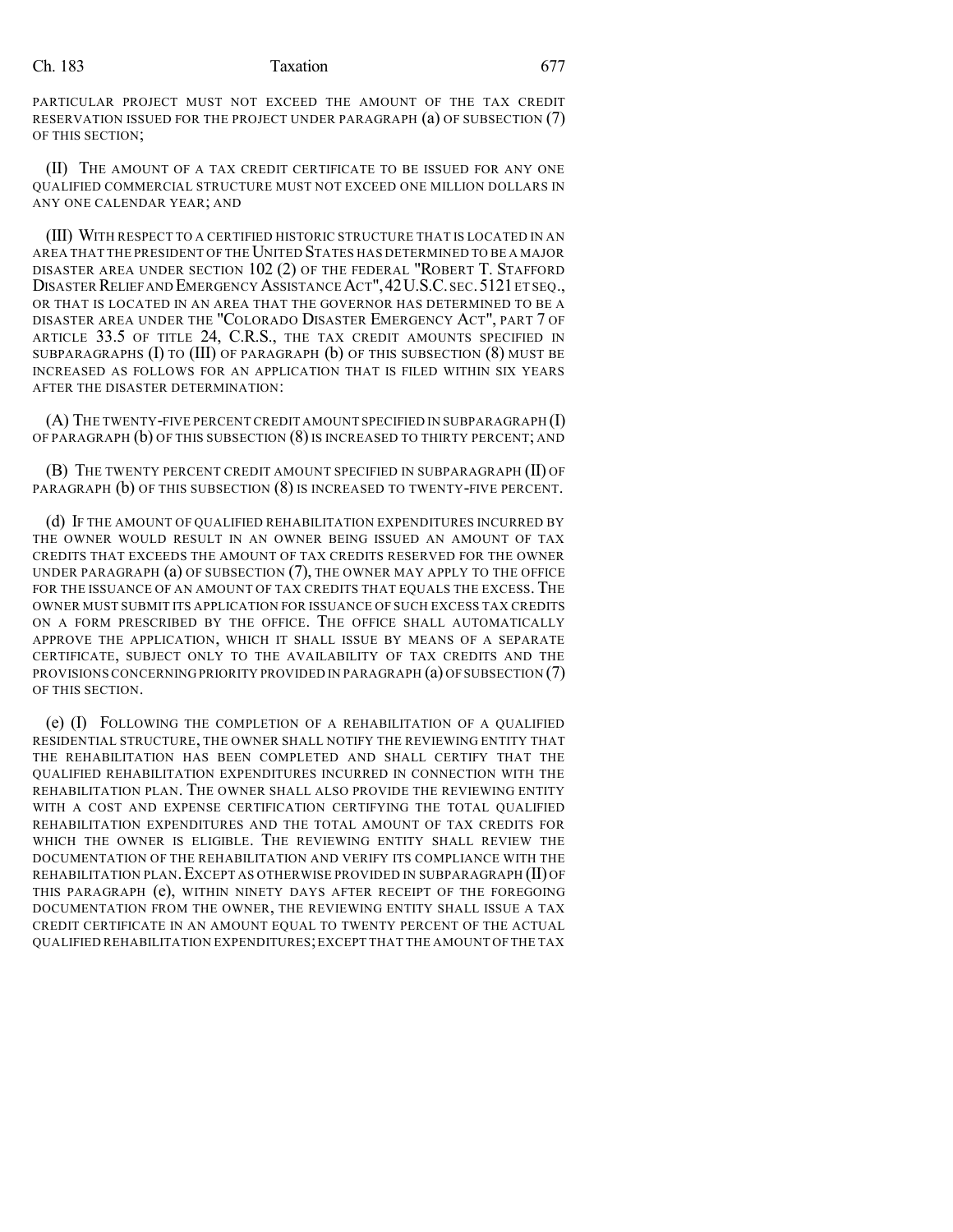CREDIT CERTIFICATE SHALL NOT EXCEED FIFTY THOUSAND DOLLARS FOR EACH QUALIFIED RESIDENTIAL STRUCTURE, WHICH AMOUNT IS TO BE CALCULATED OVER A TEN-YEAR ROLLING PERIOD THAT COMMENCES WITH EACH CHANGE IN OWNERSHIP OF THE QUALIFIED RESIDENTIAL STRUCTURE.

(II) WITH RESPECT TO A QUALIFIED RESIDENTIAL STRUCTURE LOCATED IN AN AREA THAT THE PRESIDENT OF THE UNITED STATES HAS DETERMINED TO BE A MAJOR DISASTER AREA UNDER SECTION 102 (2) OF THE FEDERAL "ROBERT T. STAFFORD DISASTER RELIEF AND EMERGENCY ASSISTANCE ACT", 42U.S.C. SEC. 5121 ET SEQ., OR THAT IS LOCATED IN AN AREA THAT THE GOVERNOR HAS DETERMINED TO BE A DISASTER AREA UNDER THE "COLORADO DISASTER EMERGENCY ACT", PART 7 OF ARTICLE 33.5 OF TITLE 24, C.R.S., THE AMOUNT OF THE TAX CREDIT SPECIFIED IN SUBPARAGRAPH  $(I)$  OF THIS PARAGRAPH  $(e)$  is increased to twenty-five percent FOR AN APPLICATION THAT IS FILED WITHIN SIX YEARS AFTER THE DISASTER DETERMINATION.

(9) IN ORDER TO CLAIM THE CREDIT AUTHORIZED BY THIS SECTION, THE OWNER SHALL FILE THE TAX CREDIT CERTIFICATE WITH THE OWNER'S STATE INCOME TAX RETURN. THE AMOUNT OF THE CREDIT CLAIMED THAT THE OWNER MAY CLAIM UNDER THIS SECTION IS THE AMOUNT STATED ON THE TAX CREDIT CERTIFICATE.

(10) FOR THE PURPOSES OF THIS SECTION, A CERTIFIED LOCAL GOVERNMENT MAY ACT AS A REVIEWING ENTITY ONLY FOR A QUALIFIED RESIDENTIAL STRUCTURE. EACH CERTIFIED LOCAL GOVERNMENT SHALL ADOPT A RESOLUTION OR ORDINANCE STATING WHETHER THE GOVERNMENT WILL ACT AS A REVIEWING ENTITY FOR THE PURPOSES OF THIS SECTION. THE LOCAL GOVERNMENT SHALL SEND A COPY OF THE RESOLUTION OR ORDINANCE TO THE HISTORICAL SOCIETY. ANY CERTIFIED LOCAL GOVERNMENT THAT DECIDES TO ACT AS A REVIEWING ENTITY FOR ANY GIVEN YEAR FOR THE PURPOSES OF THIS SECTION SHALL PERFORM ALL DUTIES AND RESPONSIBILITIES IN CONNECTION WITH A CERTIFIED REHABILITATION THAT RECEIVES PRELIMINARY APPROVAL FROM SUCH ENTITY DURING THE YEAR.

(11) THE ENTIRE TAX CREDIT TO BE ISSUED UNDER THIS SECTION MAY BE CLAIMED BY THE OWNER IN THE TAXABLE YEAR IN WHICH THE CERTIFIED REHABILITATION IS PLACED IN SERVICE. IF THE AMOUNT OF THE CREDIT ALLOWED UNDER THIS SECTION EXCEEDS THE AMOUNT OF INCOME TAXES OTHERWISE DUE ON THE INCOME OF THE OWNER IN THE INCOME TAX YEAR FOR WHICH THE CREDIT IS BEING CLAIMED, THE AMOUNT OF THE CREDIT NOT USED AS AN OFFSET AGAINST INCOME TAXES IN SAID INCOME TAX YEAR MAY BE CARRIED FORWARD AS A CREDIT AGAINST SUBSEQUENT YEARS' INCOME TAX LIABILITY FOR A PERIOD NOT TO EXCEED TEN YEARS AND WILL BE APPLIED TO THE EARLIEST INCOME TAX YEARS POSSIBLE. ANY AMOUNT OF THE CREDIT THAT IS NOT USED AFTER SUCH PERIOD SHALL NOT BE REFUNDED TO THE OWNER.

(12) (a) EXCEPT AS OTHERWISE PROVIDED IN THIS SECTION, THE AGGREGATE AMOUNT OF ALL TAX CREDITS IN ANY TAX YEAR THAT MAY BE RESERVED BY THE OFFICE UPON THE CERTIFICATION OF ALL REHABILITATION PLANS UNDER PARAGRAPH (a) OF SUBSECTION (7) OF THIS SECTION MUST NOT EXCEED:

(I) FOR QUALIFIED COMMERCIAL STRUCTURES ESTIMATING QUALIFIED REHABILITATION EXPENDITURES IN THE AMOUNT OF TWO MILLION DOLLARS OR LESS,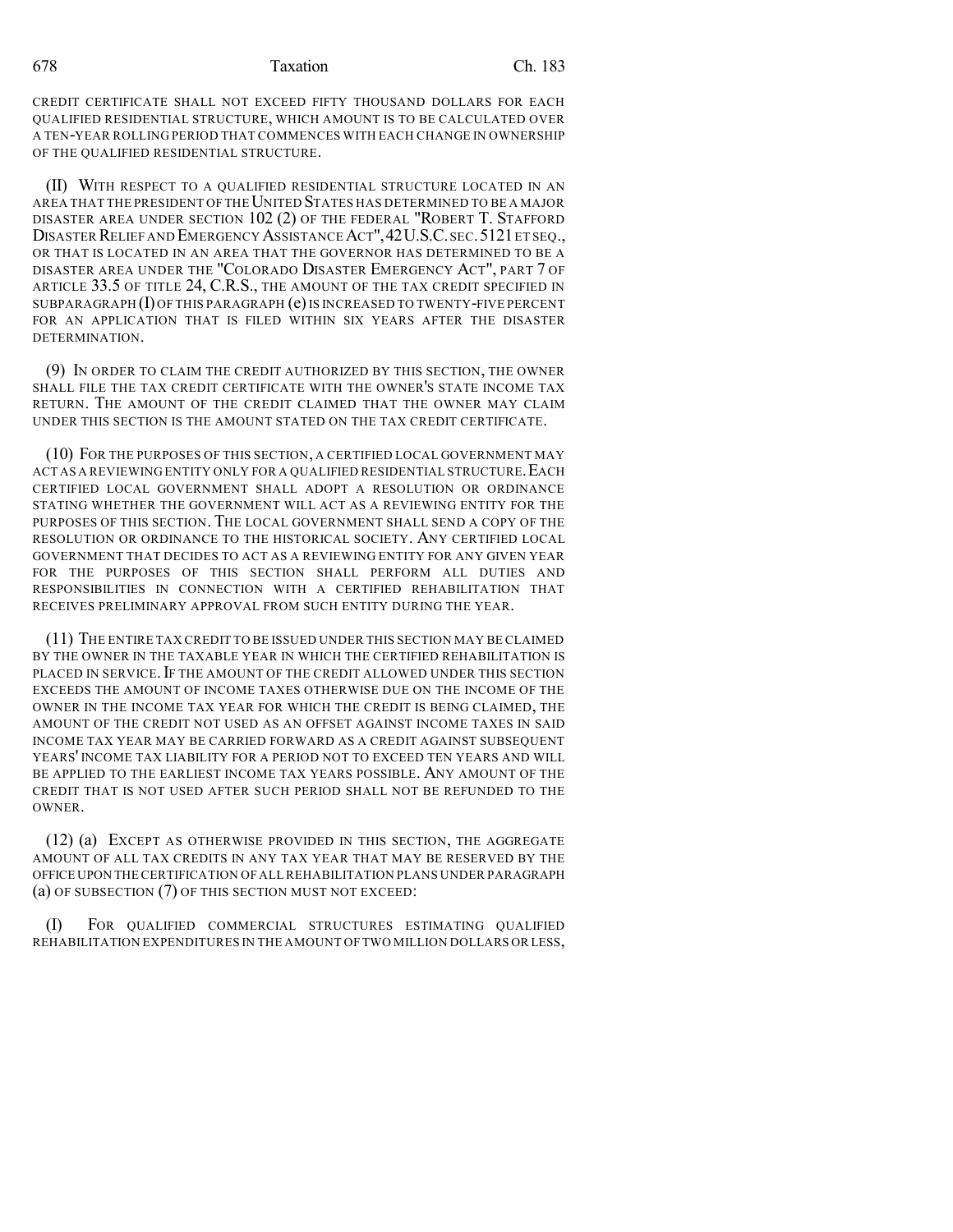TWO AND ONE-HALF MILLION DOLLARS IN THE AGGREGATE FOR THE 2016 CALENDAR YEAR, AND FIVE MILLION DOLLARS IN THE AGGREGATE FOR EACH OF THE 2017, 2018, AND 2019 CALENDAR YEARS, IN ADDITION TO THE AMOUNT OF ANY PREVIOUSLY RESERVED TAX CREDITS THAT WERE RESCINDED UNDER PARAGRAPH (a) OF SUBSECTION (8) OF THIS SECTION DURING THE APPLICABLE CALENDAR YEAR;

(II) FOR QUALIFIED COMMERCIAL STRUCTURES ESTIMATING QUALIFIED REHABILITATION EXPENDITURES IN EXCESS OF TWO MILLION DOLLARS, TWO AND ONE-HALF MILLION DOLLARS IN THE AGGREGATE FOR THE 2016 CALENDAR YEAR AND FIVE MILLION DOLLARS IN THE AGGREGATE FOR EACH OF THE 2017, 2018, AND 2019 CALENDAR YEARS, IN ADDITION TO THE AMOUNT OF ANY PREVIOUSLY RESERVED TAX CREDITS THAT WERE RESCINDED UNDER PARAGRAPH (a) OF SUBSECTION (8) OF THIS SECTION DURING THE APPLICABLE CALENDAR YEAR.

(b) NOTWITHSTANDING ANY OTHER PROVISION OF THIS SUBSECTION (12), IF THE ENTIRETY OF THE ALLOWABLE TAX CREDIT AMOUNT FOR ANY TAX YEAR IS NOT REQUESTED AND RESERVED UNDER SUBPARAGRAPHS (I) AND (II) OF PARAGRAPH (a) OF THIS SUBSECTION (12), THE OFFICE MAY USE ANY SUCH UNRESERVED TAX CREDITS IN ISSUING TAX CREDITS IN ANOTHER CATEGORY FOR THAT SAME INCOME TAX YEAR, AND THE OFFICE MAY ALSO USE ANY REMAINING UNRESERVED TAX CREDITS FOR THAT TAX YEAR IN ISSUING TAX CREDITS IN SUBSEQUENT INCOME TAX YEARS.

(c) ANY TAX CREDITS ISSUED UNDER THIS SECTION TO A PARTNERSHIP, A LIMITED LIABILITY COMPANY TAXED AS A PARTNERSHIP, OR MULTIPLE OWNERS OF A PROPERTY MUST BE PASSED THROUGH TO THE PARTNERS, MEMBERS, OR OWNERS, INCLUDING ANY NONPROFIT ENTITY THAT IS A PARTNER, MEMBER, OR OWNER, RESPECTIVELY, ON A PRO RATA BASIS OR PURSUANT TO AN EXECUTED AGREEMENT AMONG THE PARTNERS, MEMBERS, OR OWNERS DOCUMENTING AN ALTERNATE DISTRIBUTION METHOD.

(d) ANY TAX CREDITS ISSUED UNDER THIS SECTION FOR A QUALIFIED COMMERCIAL STRUCTURE ARE FREELY TRANSFERABLE AND ASSIGNABLE, SUBJECT TO ANY NOTICE AND VERIFICATION REQUIREMENTS TO BE DETERMINED BY THE OFFICE;EXCEPT THAT THE OWNER OR A SUBSEQUENT TRANSFEREE MAY ONLY TRANSFER THE PORTION OF THE TAX CREDIT THAT HAS NEITHER BEEN APPLIED AGAINST THE INCOME TAX IMPOSED BY THIS ARTICLE NOR USED TO OBTAIN A REFUND. ANY TRANSFEREE OF A TAX CREDIT ISSUED UNDER THIS SECTION MAY USE THE AMOUNT OF TAX CREDITS TRANSFERRED TO OFFSET AGAINST ANY OTHER TAX DUE UNDER THIS ARTICLE OR THE TRANSFEREE MAY FREELY TRANSFER AND ASSIGN ALL OR ANY PORTION OF THE TAX CREDITS THAT HAVE NEITHER BEEN APPLIED AGAINST THE INCOME TAXES IMPOSED BY THIS ARTICLE NOR USED TO OBTAIN A REFUND TO ANY OTHER PERSON OR ENTITY, INCLUDINGAN ENTITY THAT IS EXEMPT FROM FEDERAL INCOME TAXATION PURSUANT TO SECTION 501 (c) OF THE INTERNAL REVENUE CODE,AS AMENDED,AND THE OTHER PERSON OR ENTITY MAY FREELY TRANSFER AND ASSIGN ALL OR ANY PORTION OF THE TAX CREDITS THAT HAVE NEITHER BEEN APPLIED AGAINST THE INCOME TAXES IMPOSED BY THIS ARTICLE NOR USED TO OBTAIN A REFUND TO ANY OTHER PERSON OR ENTITY. THE TAX CREDITS MAY BE TRANSFERRED OR ASSIGNED ON MULTIPLE OCCASIONS UNTIL SUCH TIME AS THE CREDIT IS CLAIMED ON A STATE TAX RETURN. THE TRANSFEROR AND THE TRANSFEREE OF THE TAX CREDITS SHALL JOINTLY FILE A COPY OF THE WRITTEN TRANSFER AGREEMENT WITH THE OFFICE WITHIN THIRTY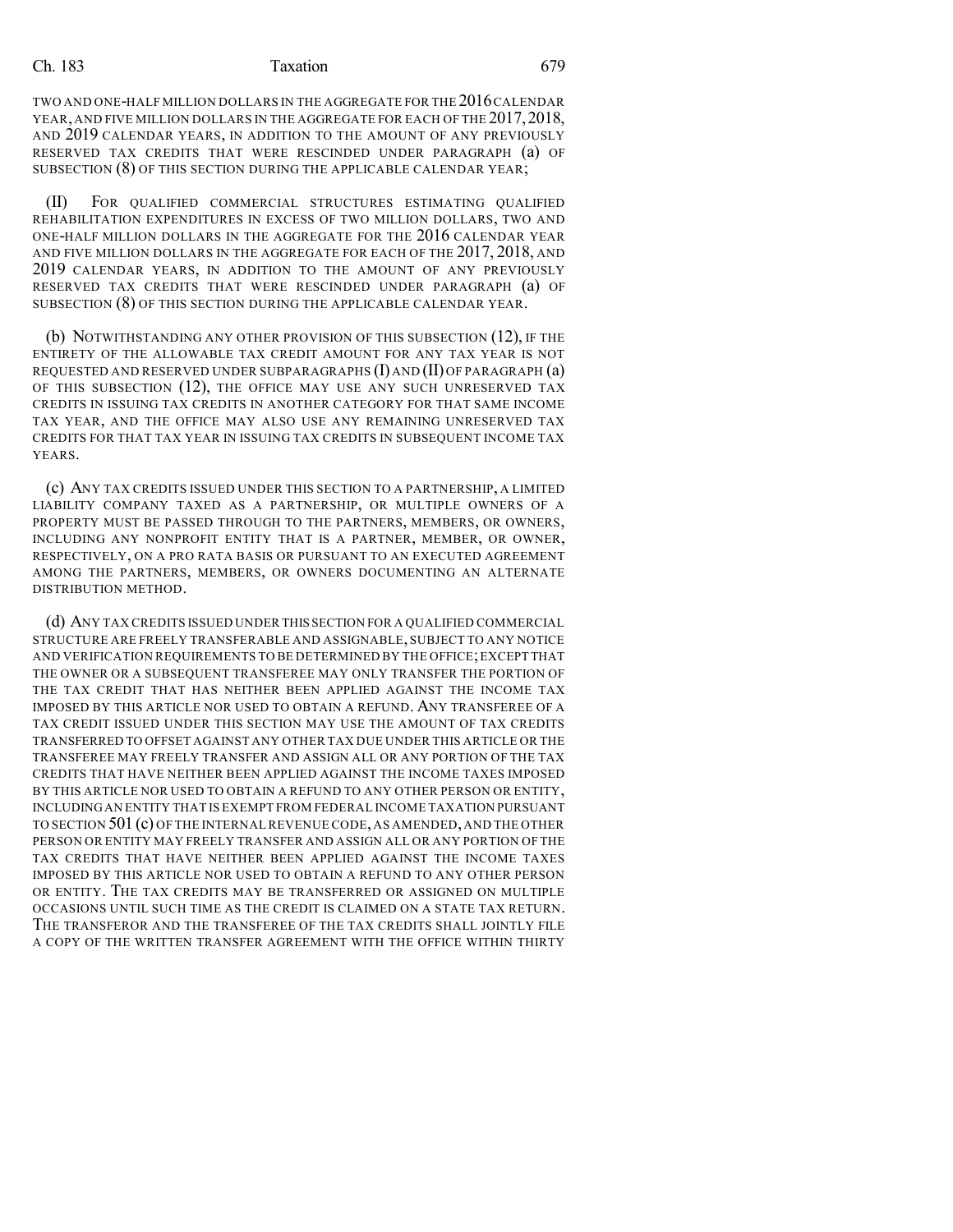DAYS AFTER THE TRANSFER. ANY FILING OF THE WRITTEN TRANSFER AGREEMENT WITH THE OFFICE PERFECTS THE TRANSFER. THE OFFICE SHALL DEVELOP A SYSTEM TO TRACK THE TRANSFERS OF TAX CREDITS AND TO CERTIFY THE OWNERSHIP OF TAX CREDITS.ACERTIFICATION BY THE OFFICE OF THE OWNERSHIP AND THE AMOUNT OF TAX CREDITS MAY BE RELIED ON BY THE DEPARTMENT AND THE TRANSFEREE AS BEINGACCURATE,AND THE OFFICE SHALL NOT ADJUST THE AMOUNT OFTAX CREDITS AS TO THE TRANSFEREE; EXCEPT THAT THE OFFICE RETAINS ANY REMEDIES IT MAY HAVE AGAINST THE OWNER. THE OFFICE SHALL PROMULGATE RULES TO PERMIT VERIFICATION OF THE OWNERSHIP AND AMOUNT OF THE TAX CREDITS;EXCEPT THAT, ANY RULES PROMULGATED SHALL NOT UNDULY RESTRICT OR HINDER THE TRANSFER OF THE TAX CREDITS.

(e) (I) NOTWITHSTANDING ANY OTHER PROVISION OF THIS SECTION, THE AGGREGATE AMOUNT OF TAX CREDITS ISSUED UNDER THIS SECTION MUST NOT EXCEED:

(A) FOR THE TAX YEAR BEGINNING JANUARY 1, 2016, FIVE MILLION DOLLARS;

(B) FOR THE TAX YEAR BEGINNING JANUARY 1, 2017, TEN MILLION DOLLARS;

(C) FOR THE TAX YEAR BEGINNING JANUARY 1, 2018, TEN MILLION DOLLARS; AND

(D) FOR THE TAX YEAR BEGINNING JANUARY 1, 2019, TEN MILLION DOLLARS.

(II) A TAX CREDIT AUTHORIZED UNDER THIS SECTION MAY BE EARNED BEFORE JULY 1, 2016, BUT THE OFFICE SHALL NOT ISSUE A TAX CREDIT UNDER THIS SECTION PRIOR TO JULY 1, 2016.

(13) ANY OWNER OR ANY DULY AUTHORIZED REPRESENTATIVE OF AN OWNER MAY APPEAL ANY FINAL DETERMINATION MADE BY THE OFFICE OR THE DEPARTMENT, INCLUDING, WITHOUT LIMITATION, ANY PRELIMINARY OR FINAL RESERVATION, OR ANY APPROVAL OR DENIAL, IN ACCORDANCE WITH THE "STATE ADMINISTRATIVE PROCEDURE ACT", ARTICLE 4 OF TITLE 24, C.R.S. THE OWNER OR THE OWNER'S REPRESENTATIVE SHALL SUBMIT ANY SUCH APPEAL WITHIN THIRTY DAYS AFTER RECEIPT BY THE OWNER OR THE OWNER'S REPRESENTATIVE OF THE FINAL DETERMINATION THAT IS THE SUBJECT OF THE APPEAL.

(14) NOTWITHSTANDING ANY OTHER PROVISION OF THIS SECTION, THE TAX CREDITS AUTHORIZED BY THIS SECTION FOR THE SUBSTANTIAL REHABILITATION OF A QUALIFIED STRUCTURE ARE NOT AVAILABLE TO AN OWNER OF A QUALIFIED STRUCTURE THAT SUBMITS AN APPLICATION AND REHABILITATION PLAN AFTER DECEMBER 31, 2019. NO ACTION OR INACTION ON THE PART OF THE GENERAL ASSEMBLY HAS THE EFFECT OF LIMITING OR SUSPENDING THE ISSUING OF TAX CREDITS AUTHORIZED BY THIS SECTION IN ANY PAST OR FUTURE INCOME TAX YEAR WITH RESPECT TO A QUALIFIED STRUCTURE IF THE OWNER OF THE STRUCTURE SUBMITS AN APPLICATION AND REHABILITATION PLAN WITH THE OFFICE ON OR PRIOR TO DECEMBER 31,2019,EVEN IFTHE QUALIFIED STRUCTURE IS PLACED INTO SERVICE AFTER DECEMBER 31, 2019.

(15) (a) THE OFFICE SHALL, IN CONSULTATION WITH THE DEPARTMENT, REPORT TO THE GENERAL ASSEMBLY BY MARCH 1, 2017, AND BY MARCH 1, 2019, ON THE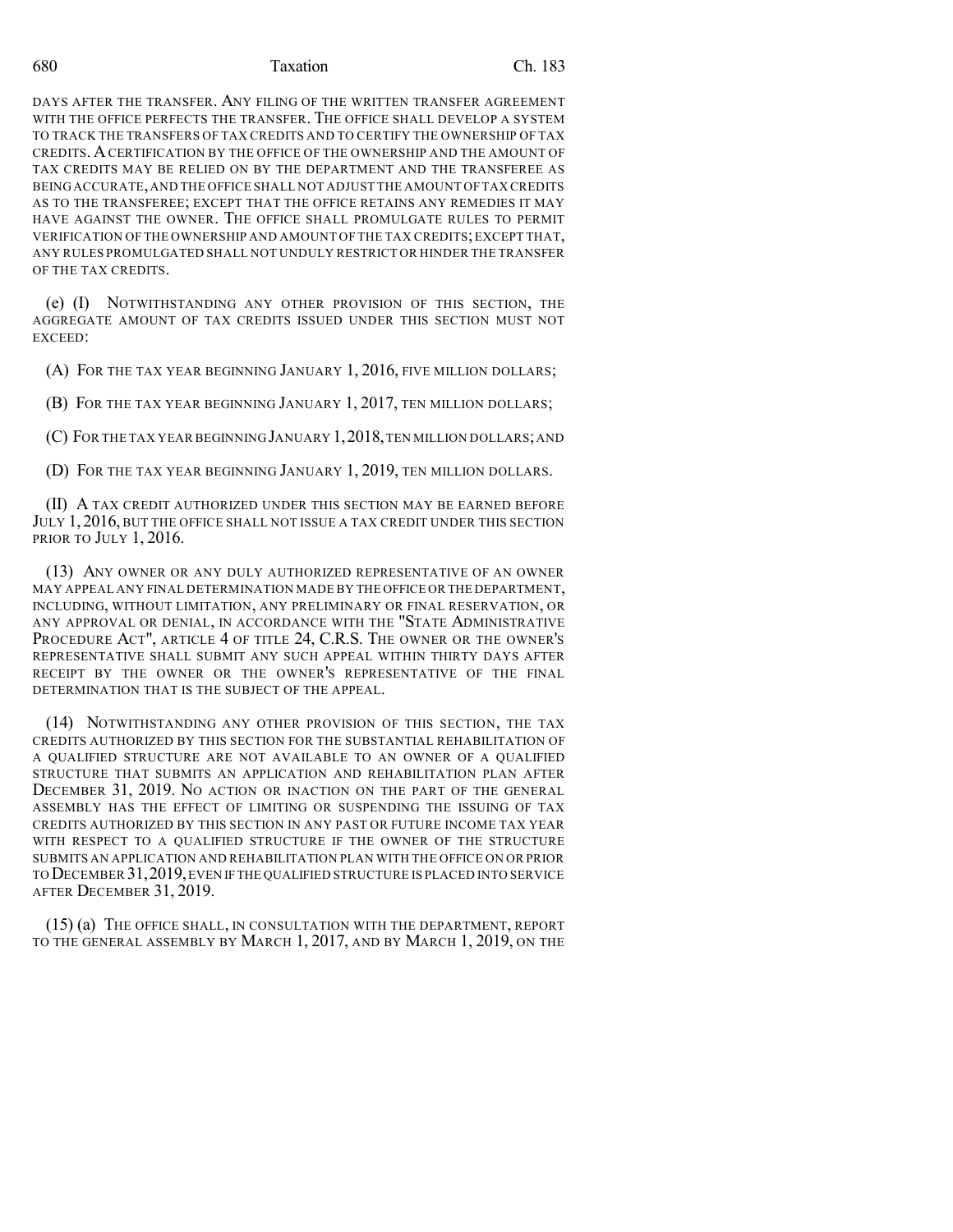OVERALL ECONOMIC ACTIVITY, USAGE, AND IMPACT TO THE STATE FROM THE SUBSTANTIAL REHABILITATION OF QUALIFIED STRUCTURES FOR WHICH TAX CREDITS HAVE BEEN ALLOWED UNDER THIS SECTION. ON OR BEFORE MARCH 15, 2016, AND ON A QUARTERLY BASIS THEREAFTER, THE OFFICE SHALL PROVIDE A REPORT TO THE DEPARTMENT SPECIFYING THE OWNERSHIP AND TRANSFERS OF TAX CREDITS UNDER THIS SECTION.

(b) THE OFFICE, IN CONSULTATION WITH THE HISTORICAL SOCIETY, SHALL PROMULGATE ANY AND ALL RULES NECESSARY TO FURTHER IMPLEMENT THIS SECTION AND SHALL SOLICIT ADVICE FROM THE DEPARTMENT IN PROMULGATING RULES FOR TRANSFERS.ANY SUCH RULES MUST BE PROMULGATED IN ACCORDANCE WITH ARTICLE 4 OF TITLE 24, C.R.S.

(c) NOTWITHSTANDING ANY OTHER PROVISION OF LAW, A TAXPAYER SHALL NOT CLAIM A CREDIT UNDER THIS SECTION IN CONNECTION WITH THE REHABILITATION OF A HISTORIC STRUCTURE FOR WHICH THE TAXPAYER IS ALSO CLAIMING A CREDIT UNDER SECTION 39-22-514.

**SECTION 2.** In Colorado Revised Statutes, 39-21-113, **add** (23) as follows:

**39-21-113. Reports and returns - rule - repeal.** (23) NOTWITHSTANDING THE PROVISIONS OF THIS SECTION:

(a) THE EXECUTIVE DIRECTOR MAY PROVIDE SUCH DETAILED TAXPAYER INFORMATION PERTINENT TO A CLAIM FOR AN INCOME TAX CREDIT FOR THE APPROVED REHABILITATION OF A HISTORIC STRUCTURE PURSUANT TO SECTION 39-22-514.5 TO TAXPAYERS, INCLUDING OWNERS AND TRANSFEREES, WITH CASES INVOLVING COMMON OR RELATED ISSUES OF FACT OR LAW.WITH THE EXCEPTION OF TAXPAYER CONTACT INFORMATION, ANY INFORMATION PROVIDED PURSUANT TO THIS SUBSECTION (23) MUST REMAIN CONFIDENTIAL, AND ALL PERSONS ARE SUBJECT TO THE LIMITATIONS SPECIFIED IN SUBSECTION (4) OF THIS SECTION AND THE PENALTIES SPECIFIED IN SUBSECTION (6) OF THIS SECTION.

(b) THE EXECUTIVE DIRECTOR MAY REQUIRE THAT SUCH DETAILED TAXPAYER INFORMATION PERTINENT TO A CLAIM FOR AN INCOME TAX CREDIT FOR THE APPROVED REHABILITATION OF A HISTORIC STRUCTURE PURSUANT TO SECTION 39-22-514.5 AND ANY DOCUMENTATION IN SUPPORT OF THE CREDIT CLAIMED BE GIVEN TO THE COLORADO OFFICE OF ECONOMIC DEVELOPMENT AND THE STATE HISTORICAL SOCIETY OF COLORADO AS THE EXECUTIVE DIRECTOR DETERMINES IS NECESSARY IN THE PERFORMANCE OF THE DEPARTMENT'S FUNCTIONS RELATING TO THE CREDIT. IN RESOLVING DISPUTES REGARDING THE CREDIT, THE EXECUTIVE DIRECTOR MAY DISCLOSE SUCH DETAILED TAXPAYER INFORMATION AND CONSULT WITH THE COLORADO OFFICE OF ECONOMIC DEVELOPMENT AND THE STATE HISTORICAL SOCIETY OF COLORADO. NOTWITHSTANDING PART 2 OF ARTICLE 72 OF TITLE 24,C.R.S.,IN ORDER TO PROTECT THE CONFIDENTIAL FINANCIAL INFORMATION OF A TAXPAYER, THE EXECUTIVE DIRECTOR SHALL DENY THE RIGHT TO INSPECT ANY INFORMATION OR DOCUMENTATION REQUIRED IN ACCORDANCE WITH THIS SUBSECTION (23).

**SECTION 3. Appropriation - adjustments to 2014 long bill.** (1) For the implementation of this act, the general fund appropriation made in the annual